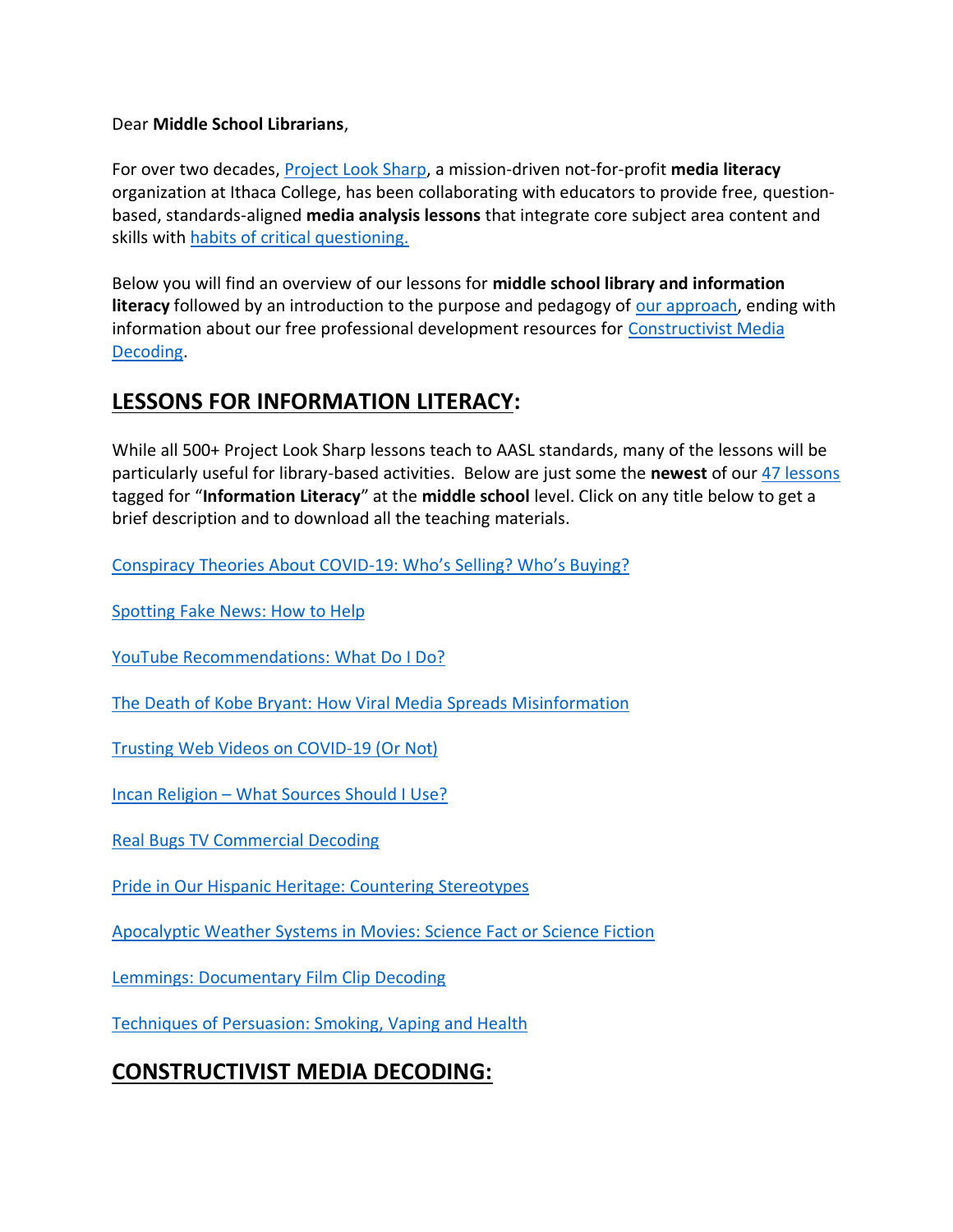Our [constructivist approach](https://projectlooksharp.org/our-approach.php) is particularly effective for leading civil and reflective documentbased analysis about **potentially polarizing issues**. Our lessons and methodology help students learn to habitually ask key questions; assess truth, credibility, and accuracy in media messages; and become **metacognitive** about their own thinking.

We believe that the critical analysis of all media messages - from books to blogs, TV to TikTok must become habitual for all our students. They need **continual practice** in asking [critical](https://projectlooksharp.org/Resources%202/Project%20Look%20Sharp%20Key%20Questions%20Both.pdf)  [thinking questions](https://projectlooksharp.org/Resources%202/Project%20Look%20Sharp%20Key%20Questions%20Both.pdf) such as:

- *Who produced this for what purpose?*
- *Is the source and information credible?*
- *What are the biases in this message?*
- *How does my own identity influence how I see this?*

For this kind of self-reflective critical analysis to become ingrained, we need to have students practice this questioning, in age-appropriate ways, from kindergarten through 12<sup>th</sup> grade, and in diverse subject areas. And we need effective and **efficient methodologies and free materials** to support the integration of media analysis into the core curriculum – helping us to teach what we already teach in ways that **engage more students** more effectively.

Project Look Sharp has published over [500 media analysis lessons](https://www.projectlooksharp.org/search-result.php?search%5Bkeyword%5D=&search%5Bcategory%5D=lessons) on our website and over [70](https://www.projectlooksharp.org/search-result.php?search%5Bkeyword%5D=&search%5Bcategory%5D=PD)  [professional development resources](https://www.projectlooksharp.org/search-result.php?search%5Bkeyword%5D=&search%5Bcategory%5D=PD) for this purpose. All our lessons – including the lesson plans, media materials, and student handouts – are grant-funded so we can make them available **FREE for educators** through the [Project Look Sharp](https://projectlooksharp.org/index.php) website. All you need to do is set up an [account.](https://projectlooksharp.org/register.php)

## **LIBRARIANS AS LEADERS FOR MEDIA LITERACY:**

School librarians are in a unique position to help prepare our students for a world filled with powerful media messages that educate, entertain, persuade, and too often misinform. School librarians, with their expertise and training in information literacy, their broad perspective on the curriculum and their contacts with all teachers, are uniquely placed to lead this work.

At Project Look Sharp we are working closely with school librarians to develop the strategies, materials, and support that will assist them in becoming effective instructional leaders and coaches for the integration of question-based media analysis across the curriculum.

Consider pushing out our **Guides by Subject/Grades** to your teachers. Please be in contact with us if you have suggestions for how we can be most successful in this work. We are always interested in feedback and in collaborations with librarians. Also, check out our PD resources designed to support teachers to practice effective student-centered questioning.

## **PROFESSIONAL DEVELOPMENT RESOURCES:**